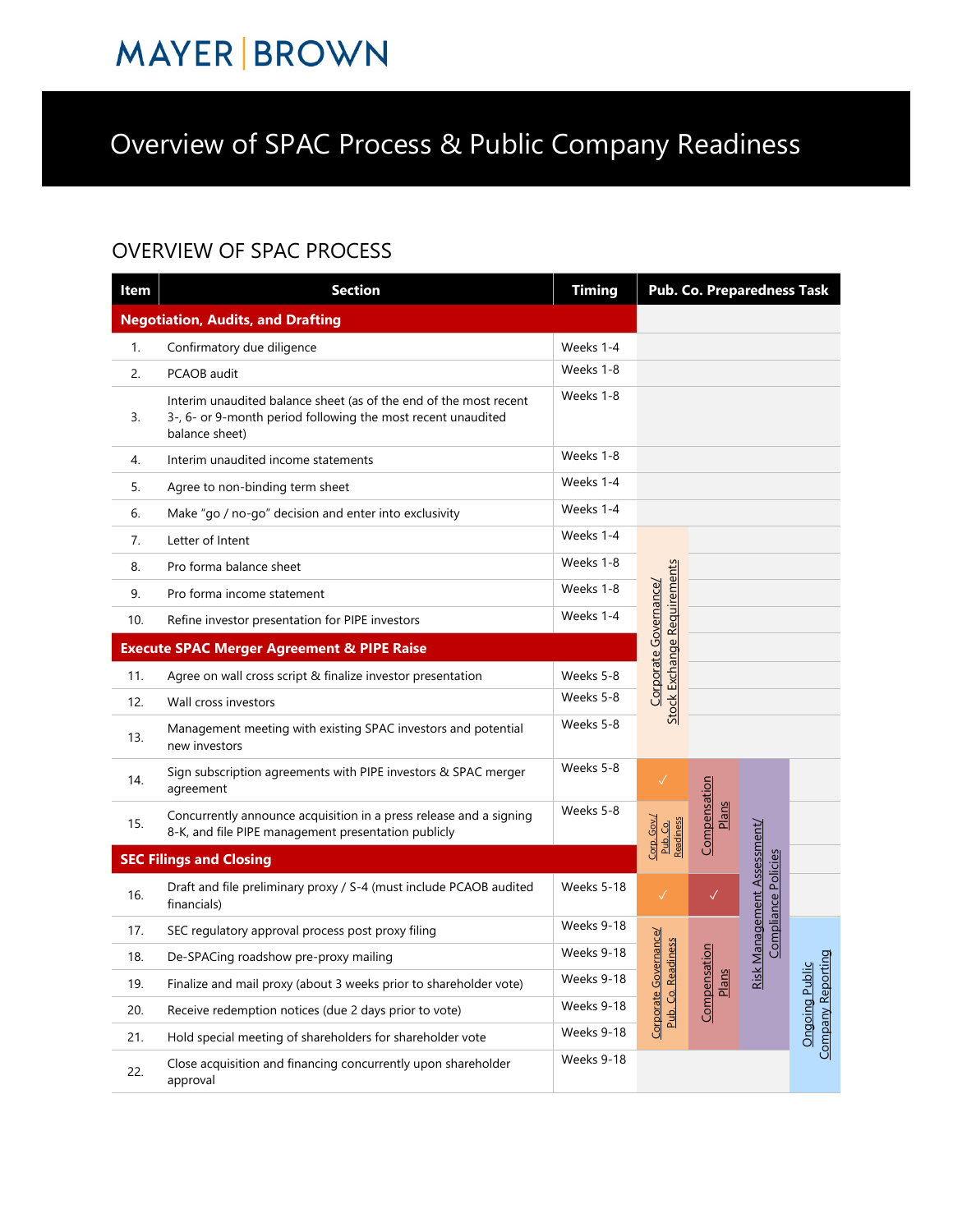| Item              | <b>Section</b> | <b>Timing</b>                                                                                  | <b>Pub. Co. Preparedness Task</b> |                                  |  |
|-------------------|----------------|------------------------------------------------------------------------------------------------|-----------------------------------|----------------------------------|--|
| <b>Post-Close</b> |                |                                                                                                |                                   |                                  |  |
| 23.               | Super 8-K      | Must be filed<br>no later than<br>4 business<br>days after the<br>close of the<br>transaction. |                                   |                                  |  |
| 24.               | Form 10-K      | Timing<br>depends on<br>the combined<br>company's<br>filing status.                            |                                   |                                  |  |
| 25.               | Form 10-Q      | Timing<br>depends on<br>the combined<br>company's<br>filing status.                            |                                   | Ongoing Public Company Reporting |  |
| 26.               | Form 8-K       | Generally<br>must be filed<br>within 4<br>business days<br>after material<br>event occurs.     |                                   |                                  |  |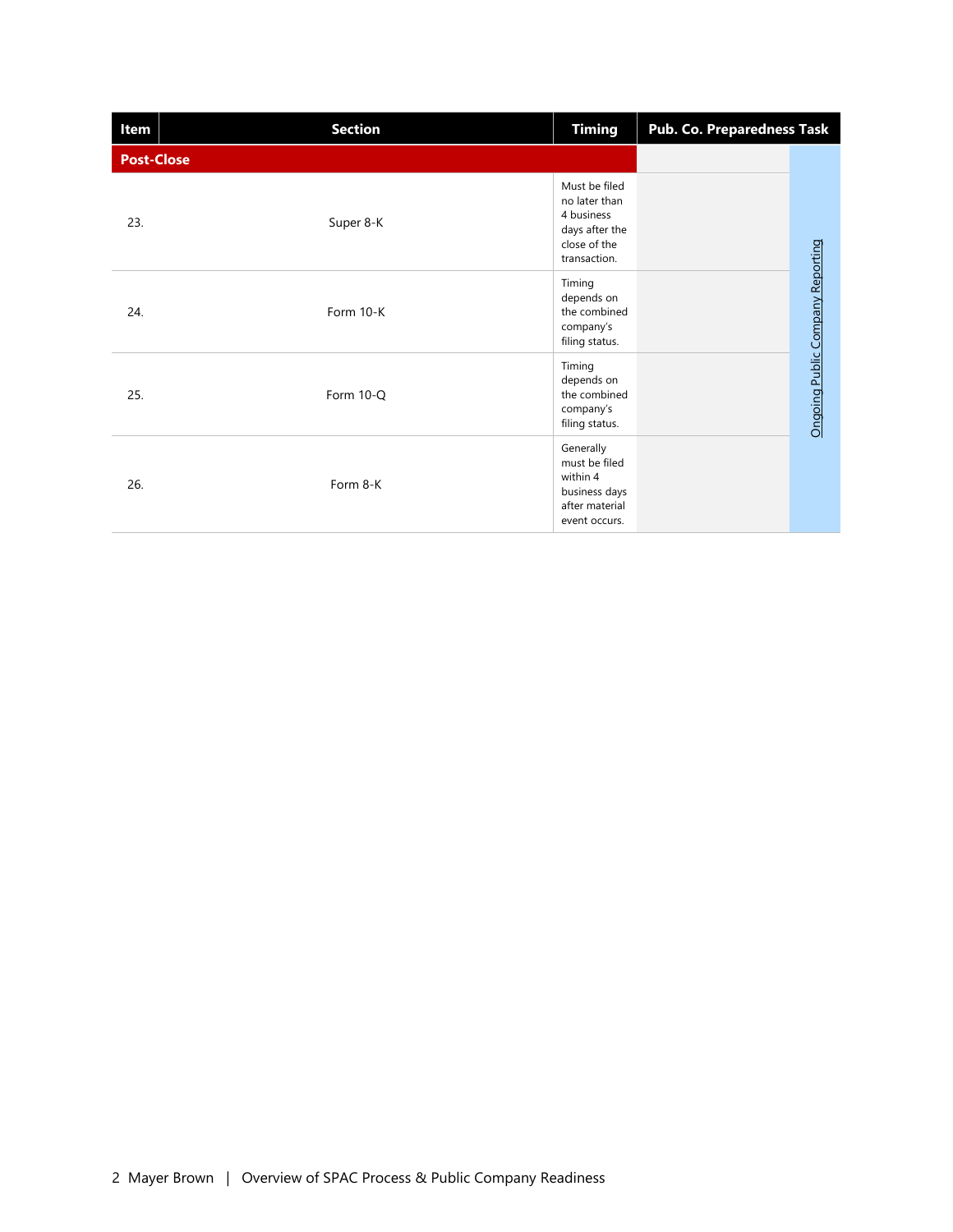## <span id="page-2-0"></span>PUBLIC COMPANY PREPAREDNESS TASKS

<span id="page-2-2"></span><span id="page-2-1"></span>

| Work<br><b>Stream</b>                                               | <b>Before SPAC Merger</b><br><b>Agreement Finalized</b>                                                                                                                                                                                                                                                                                                                                                                                                                                                                                                                          | <b>Before S-4 Finalized</b>                                                                                                                                                                                                                                                                                                                                                                                                                                                                                                                         | <b>Through to</b><br><b>Shareholder Vote</b>                                                                                                                                                                                       | <b>Through</b><br>Post-<br>Merger |
|---------------------------------------------------------------------|----------------------------------------------------------------------------------------------------------------------------------------------------------------------------------------------------------------------------------------------------------------------------------------------------------------------------------------------------------------------------------------------------------------------------------------------------------------------------------------------------------------------------------------------------------------------------------|-----------------------------------------------------------------------------------------------------------------------------------------------------------------------------------------------------------------------------------------------------------------------------------------------------------------------------------------------------------------------------------------------------------------------------------------------------------------------------------------------------------------------------------------------------|------------------------------------------------------------------------------------------------------------------------------------------------------------------------------------------------------------------------------------|-----------------------------------|
| <b>Public Company Readiness</b><br>Corporate Governance/            | <b>Stock Exchange Requirements</b><br>• Review of board composition and<br>structure (controlled company/<br>majority independent)<br>• Adopt committee charters for:<br>o Audit committee<br>o Compensation committee<br>o Nominating and governance<br>committee<br>• Code of business ethics<br>• Adopt policies regarding:<br>o Whistleblower<br>o Regulation FD and<br>communications<br>o Insider trading and blackout<br>o Related person transaction<br>o Stockholder recommendations<br>of director nominees<br>o Stockholder communications<br>with board of directors | • Vet/recruit directors<br>• Vet/recruit additional<br>exec officers<br>• Obtain additional<br>directors and officers<br>("D&O") questionnaires<br>• Adopt new certificate of<br>incorporation for public<br>company<br>• Adopt new bylaws<br>• Enter into director<br>indemnification<br>agreements<br>• Enter into D&O policy<br>• Finalize a new option                                                                                                                                                                                          | • Prepare Section 16 filings<br>• Vet/discuss any 409A valuation                                                                                                                                                                   |                                   |
| Compensation<br><b>Plans</b>                                        |                                                                                                                                                                                                                                                                                                                                                                                                                                                                                                                                                                                  | plan for company<br>• Finalize a director comp<br>plan or policy<br>Award initial grants<br>$\bullet$                                                                                                                                                                                                                                                                                                                                                                                                                                               | • Formalize employment agreements<br>• Formalize any consulting agreements<br>• Formalize/verify non-disclosure<br>agreements ("NDAs") for employees<br>• Employee handbook/manual<br>• Other human resources &<br>benefits review |                                   |
| ΑĪ<br><b>Risk Management Assessme</b><br><b>Compliance Policies</b> |                                                                                                                                                                                                                                                                                                                                                                                                                                                                                                                                                                                  | Privacy policy<br>$\bullet$<br>Document and records retention policy<br>Cybersecurity risk analysis<br>$\bullet$<br>• Intellectual property assessment, including assessing use of any open<br>source software (if relevant)<br>Insurance (ensure that insurance policies are in place; adequate)<br>$\bullet$<br>• Vendor management program<br>• Foreign Corrupt Practices Act ("FCPA") review (if relevant)<br>• Anti-money laundering policy<br>• Tax review/review prior to S-4 being finalized any tax issues<br>• Business continuity policy |                                                                                                                                                                                                                                    |                                   |